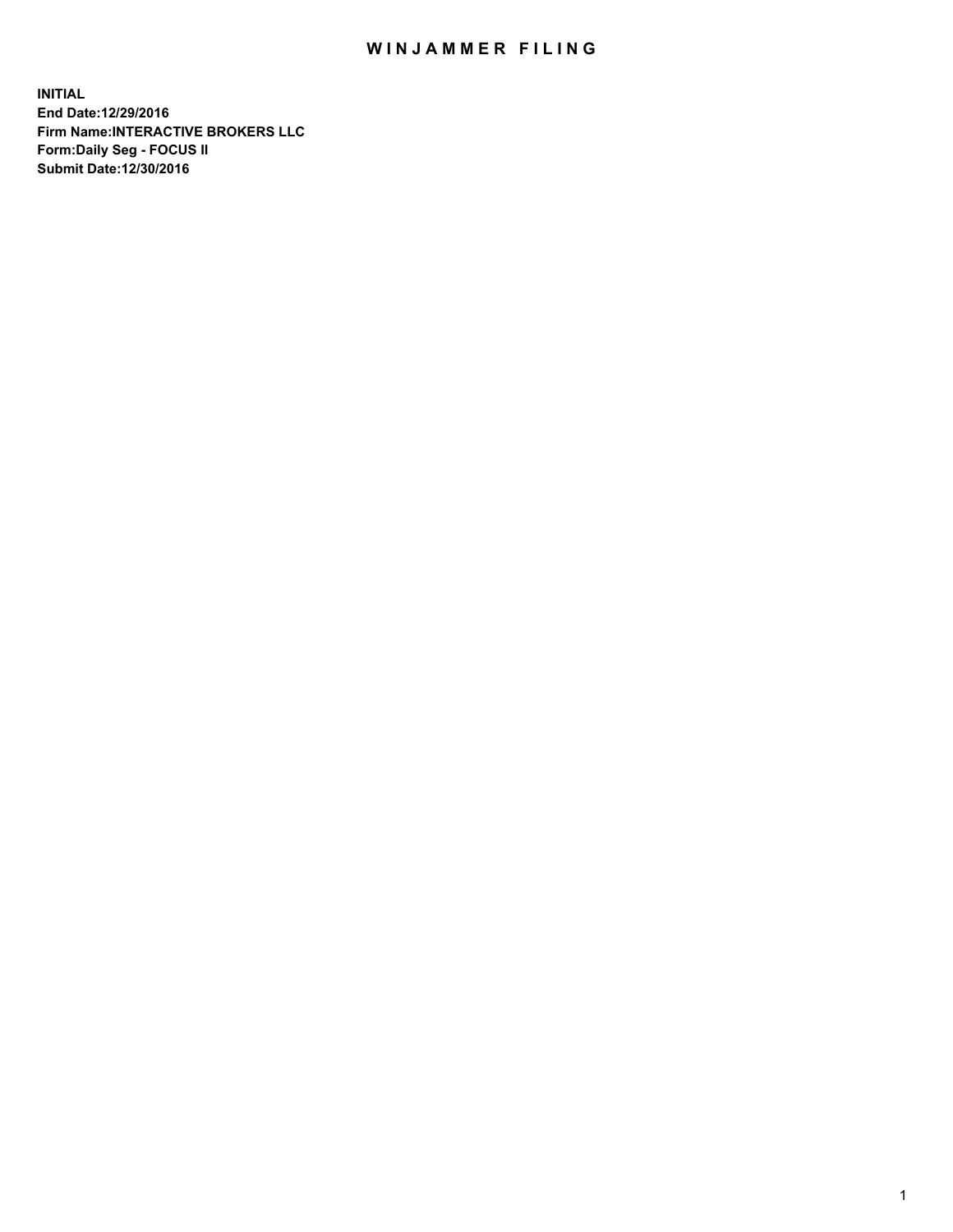## **INITIAL End Date:12/29/2016 Firm Name:INTERACTIVE BROKERS LLC Form:Daily Seg - FOCUS II Submit Date:12/30/2016 Daily Segregation - Cover Page**

| Name of Company<br><b>Contact Name</b><br><b>Contact Phone Number</b><br><b>Contact Email Address</b>                                                                                                                                                                                                                          | <b>INTERACTIVE BROKERS LLC</b><br><b>James Menicucci</b><br>203-618-8085<br>jmenicucci@interactivebrokers.c<br>om |
|--------------------------------------------------------------------------------------------------------------------------------------------------------------------------------------------------------------------------------------------------------------------------------------------------------------------------------|-------------------------------------------------------------------------------------------------------------------|
| FCM's Customer Segregated Funds Residual Interest Target (choose one):<br>a. Minimum dollar amount: ; or<br>b. Minimum percentage of customer segregated funds required:%; or<br>c. Dollar amount range between: and; or<br>d. Percentage range of customer segregated funds required between:% and%.                          | $\overline{\mathbf{0}}$<br>0<br>155,000,000 245,000,000<br>0 <sub>0</sub>                                         |
| FCM's Customer Secured Amount Funds Residual Interest Target (choose one):<br>a. Minimum dollar amount: ; or<br>b. Minimum percentage of customer secured funds required:%; or<br>c. Dollar amount range between: and; or<br>d. Percentage range of customer secured funds required between: % and %.                          | $\overline{\mathbf{0}}$<br>0<br>80,000,000 120,000,000<br>0 <sub>0</sub>                                          |
| FCM's Cleared Swaps Customer Collateral Residual Interest Target (choose one):<br>a. Minimum dollar amount: ; or<br>b. Minimum percentage of cleared swaps customer collateral required:% ; or<br>c. Dollar amount range between: and; or<br>d. Percentage range of cleared swaps customer collateral required between:% and%. | $\overline{\mathbf{0}}$<br>$\overline{\mathbf{0}}$<br>0 <sub>0</sub><br><u>00</u>                                 |

Attach supporting documents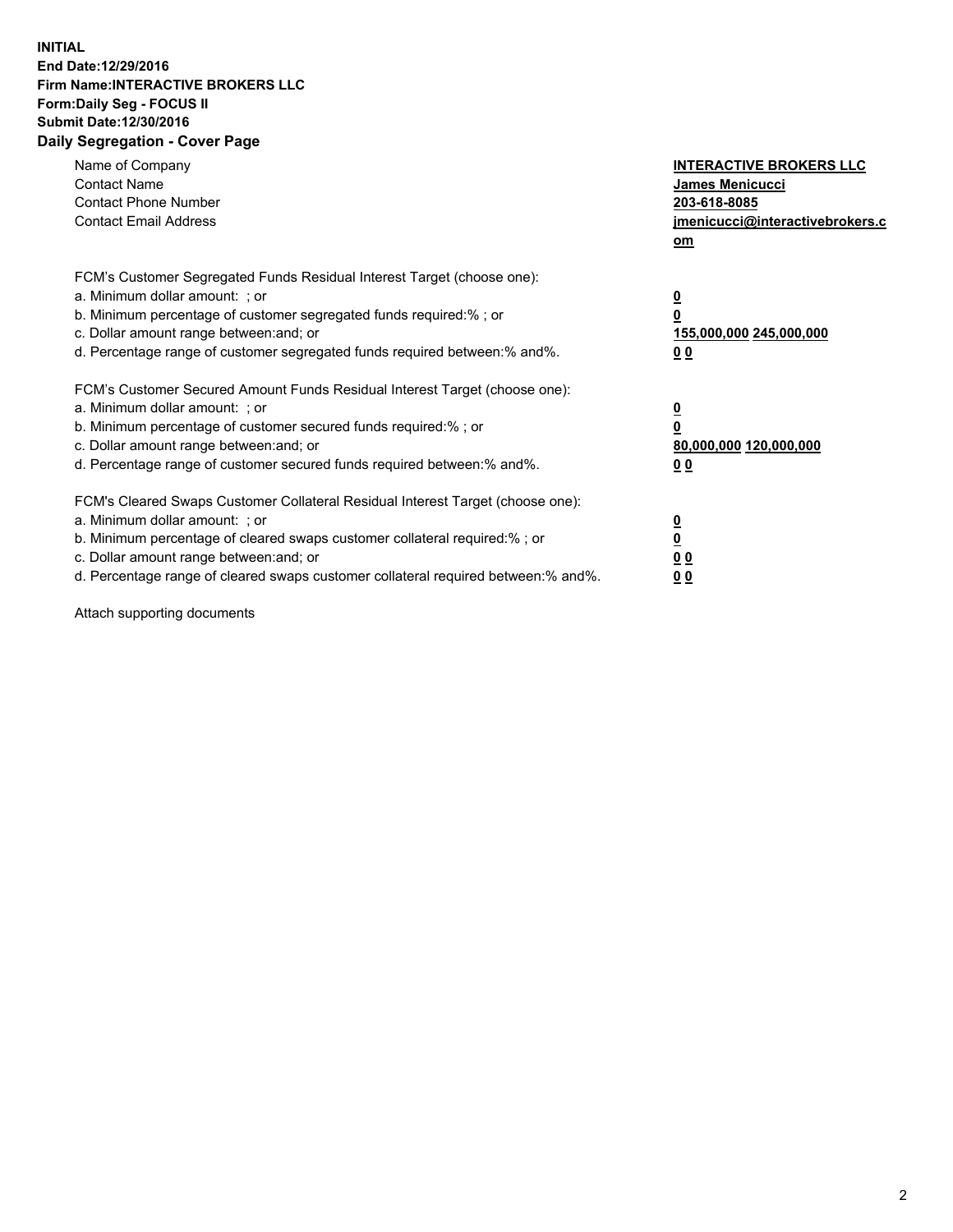## **INITIAL End Date:12/29/2016 Firm Name:INTERACTIVE BROKERS LLC Form:Daily Seg - FOCUS II Submit Date:12/30/2016 Daily Segregation - Secured Amounts**

|     | Daily Jegregation - Jeculed Aniounts                                                                       |                                  |
|-----|------------------------------------------------------------------------------------------------------------|----------------------------------|
|     | Foreign Futures and Foreign Options Secured Amounts                                                        |                                  |
|     | Amount required to be set aside pursuant to law, rule or regulation of a foreign                           | $0$ [7305]                       |
|     | government or a rule of a self-regulatory organization authorized thereunder                               |                                  |
| 1.  | Net ledger balance - Foreign Futures and Foreign Option Trading - All Customers                            |                                  |
|     | A. Cash                                                                                                    | 334,867,939 [7315]               |
|     | B. Securities (at market)                                                                                  | 0 [7317]                         |
| 2.  | Net unrealized profit (loss) in open futures contracts traded on a foreign board of trade                  | 6,349,440 [7325]                 |
| 3.  | Exchange traded options                                                                                    |                                  |
|     | a. Market value of open option contracts purchased on a foreign board of trade                             | 100,112 [7335]                   |
|     | b. Market value of open contracts granted (sold) on a foreign board of trade                               | -27,339 [7337]                   |
| 4.  | Net equity (deficit) (add lines 1. 2. and 3.)                                                              | 341,290,152 [7345]               |
| 5.  | Account liquidating to a deficit and account with a debit balances - gross amount                          | 83,828 [7351]                    |
|     | Less: amount offset by customer owned securities                                                           | 0 [7352] 83,828 [7354]           |
| 6.  | Amount required to be set aside as the secured amount - Net Liquidating Equity                             | 341,373,980 [7355]               |
|     | Method (add lines 4 and 5)                                                                                 |                                  |
| 7.  | Greater of amount required to be set aside pursuant to foreign jurisdiction (above) or line                | 341,373,980 [7360]               |
|     | 6.                                                                                                         |                                  |
|     | FUNDS DEPOSITED IN SEPARATE REGULATION 30.7 ACCOUNTS                                                       |                                  |
| 1.  | Cash in banks                                                                                              |                                  |
|     | A. Banks located in the United States                                                                      | 1,000,000 [7500]                 |
|     | B. Other banks qualified under Regulation 30.7                                                             | 0 [7520] 1,000,000 [7530]        |
| 2.  | Securities                                                                                                 |                                  |
|     | A. In safekeeping with banks located in the United States                                                  | 412,531,728 [7540]               |
|     | B. In safekeeping with other banks qualified under Regulation 30.7                                         | 0 [7560] 412,531,728 [7570]      |
| 3.  | Equities with registered futures commission merchants                                                      |                                  |
|     | A. Cash                                                                                                    | $0$ [7580]                       |
|     | <b>B.</b> Securities                                                                                       | $0$ [7590]                       |
|     | C. Unrealized gain (loss) on open futures contracts                                                        | $0$ [7600]                       |
|     | D. Value of long option contracts                                                                          | $0$ [7610]                       |
|     | E. Value of short option contracts                                                                         | 0 [7615] 0 [7620]                |
| 4.  | Amounts held by clearing organizations of foreign boards of trade                                          |                                  |
|     | A. Cash                                                                                                    | $0$ [7640]                       |
|     | <b>B.</b> Securities                                                                                       | $0$ [7650]                       |
|     | C. Amount due to (from) clearing organization - daily variation                                            | $0$ [7660]                       |
|     | D. Value of long option contracts                                                                          | $0$ [7670]                       |
|     | E. Value of short option contracts                                                                         | 0 [7675] 0 [7680]                |
| 5.  | Amounts held by members of foreign boards of trade                                                         |                                  |
|     | A. Cash                                                                                                    | 61,075,245 [7700]                |
|     | <b>B.</b> Securities                                                                                       | $0$ [7710]                       |
|     | C. Unrealized gain (loss) on open futures contracts                                                        | 5,845,501 [7720]                 |
|     | D. Value of long option contracts                                                                          | 100,112 [7730]                   |
|     | E. Value of short option contracts                                                                         | -27,338 [7735] 66,993,520 [7740] |
| 6.  | Amounts with other depositories designated by a foreign board of trade                                     | 0 [7760]                         |
| 7.  | Segregated funds on hand                                                                                   | $0$ [7765]                       |
| 8.  | Total funds in separate section 30.7 accounts                                                              | 480,525,248 [7770]               |
| 9.  | Excess (deficiency) Set Aside for Secured Amount (subtract line 7 Secured Statement<br>Page 1 from Line 8) | 139, 151, 268 [7380]             |
| 10. | Management Target Amount for Excess funds in separate section 30.7 accounts                                | 80,000,000 [7780]                |
| 11. | Excess (deficiency) funds in separate 30.7 accounts over (under) Management Target                         | 59,151,268 [7785]                |
|     |                                                                                                            |                                  |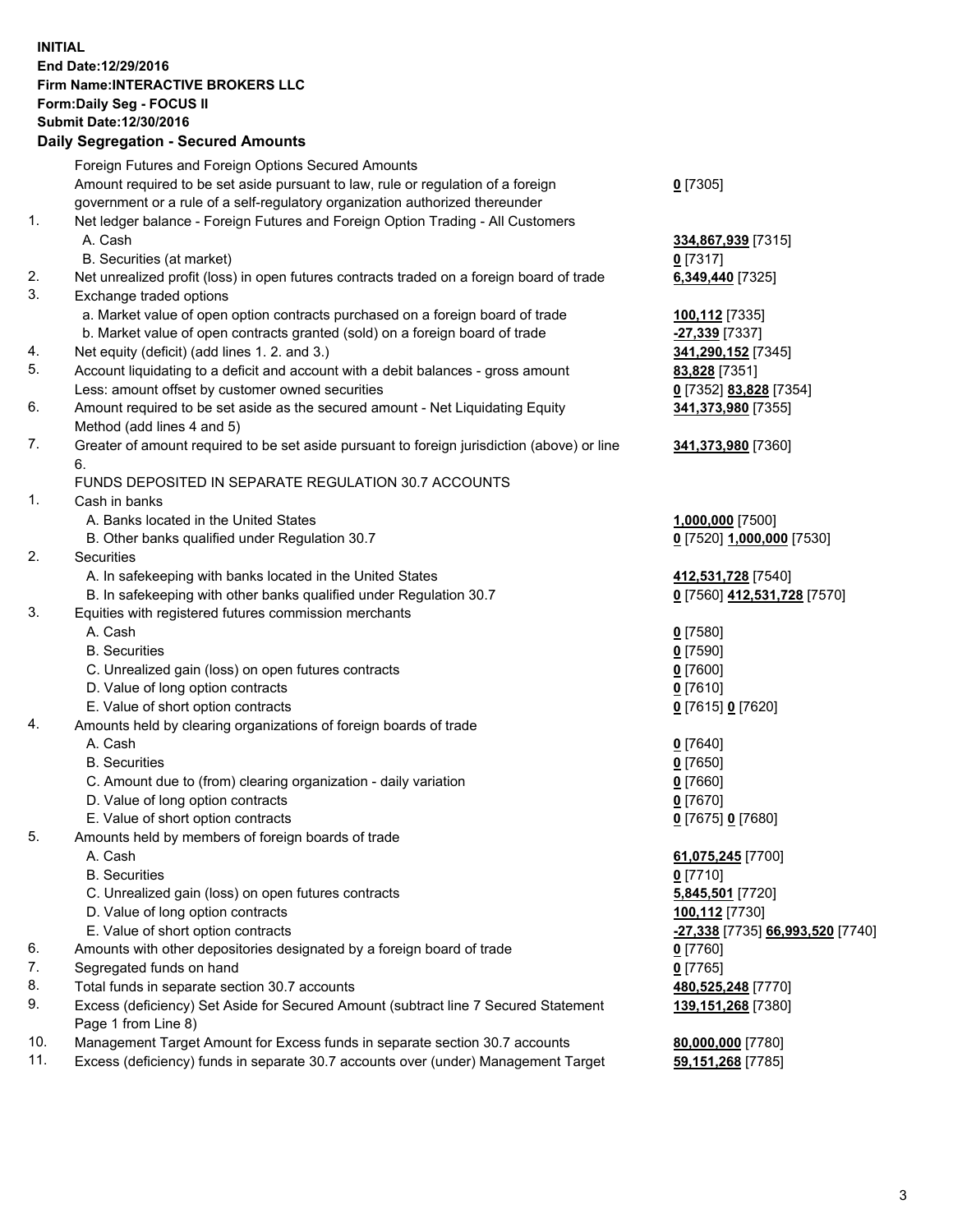**INITIAL End Date:12/29/2016 Firm Name:INTERACTIVE BROKERS LLC Form:Daily Seg - FOCUS II Submit Date:12/30/2016 Daily Segregation - Segregation Statement** SEGREGATION REQUIREMENTS(Section 4d(2) of the CEAct) 1. Net ledger balance A. Cash **3,169,735,069** [7010] B. Securities (at market) **0** [7020] 2. Net unrealized profit (loss) in open futures contracts traded on a contract market **19,631,321** [7030] 3. Exchange traded options A. Add market value of open option contracts purchased on a contract market **120,349,480** [7032] B. Deduct market value of open option contracts granted (sold) on a contract market **-205,932,505** [7033] 4. Net equity (deficit) (add lines 1, 2 and 3) **3,103,783,365** [7040] 5. Accounts liquidating to a deficit and accounts with debit balances - gross amount **168,706** [7045] Less: amount offset by customer securities **0** [7047] **168,706** [7050] 6. Amount required to be segregated (add lines 4 and 5) **3,103,952,071** [7060] FUNDS IN SEGREGATED ACCOUNTS 7. Deposited in segregated funds bank accounts A. Cash **60,962,745** [7070] B. Securities representing investments of customers' funds (at market) **2,087,363,307** [7080] C. Securities held for particular customers or option customers in lieu of cash (at market) **0** [7090] 8. Margins on deposit with derivatives clearing organizations of contract markets A. Cash **22,466,962** [7100] B. Securities representing investments of customers' funds (at market) **1,251,395,395** [7110] C. Securities held for particular customers or option customers in lieu of cash (at market) **0** [7120] 9. Net settlement from (to) derivatives clearing organizations of contract markets **-4,508,501** [7130] 10. Exchange traded options A. Value of open long option contracts **120,340,096** [7132] B. Value of open short option contracts **-205,796,341** [7133] 11. Net equities with other FCMs A. Net liquidating equity **0** [7140] B. Securities representing investments of customers' funds (at market) **0** [7160] C. Securities held for particular customers or option customers in lieu of cash (at market) **0** [7170] 12. Segregated funds on hand **0** [7150] 13. Total amount in segregation (add lines 7 through 12) **3,332,223,663** [7180] 14. Excess (deficiency) funds in segregation (subtract line 6 from line 13) **228,271,592** [7190] 15. Management Target Amount for Excess funds in segregation **155,000,000** [7194]

16. Excess (deficiency) funds in segregation over (under) Management Target Amount Excess

**73,271,592** [7198]